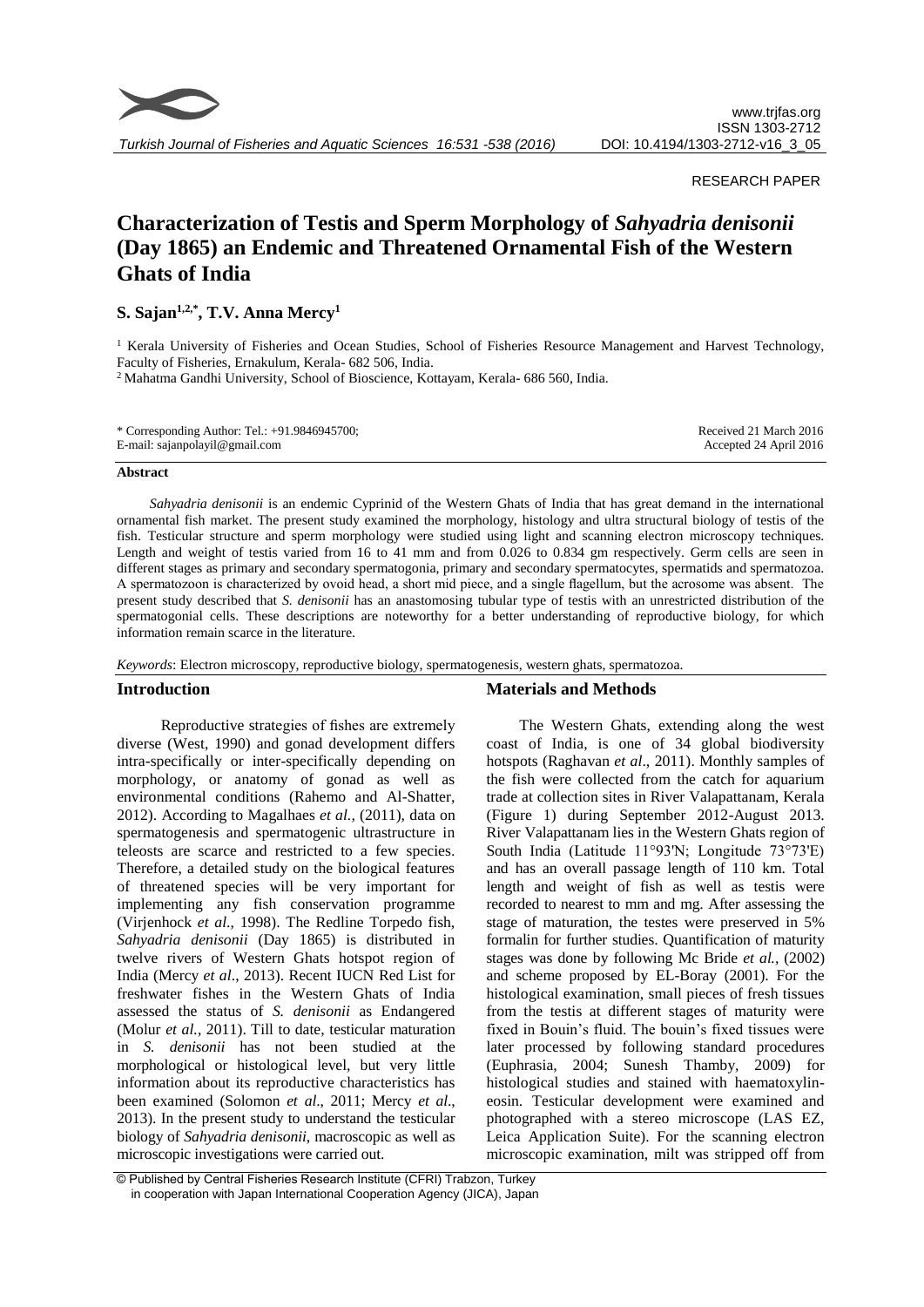anaesthetized *S. denisonii* by manual pressure over the abdominal region and fixed in 1% glutaraldehyde and 3% paraformaldehyde in a buffer of 0.1M phosphate buffer (pH 7.3) for 24 hours and then were post-fixed with 1% osmium teroxide in same buffer for 2 hours. After dehydrating in an ethanol series, critical point drying, and coating with gold, samples were examined and electro-micro graphed with Scanning Electron Microscope (JEOL Model JSM-6390LV).

### **Results**

The male reproductive system in *S. denisonii*  which is characterized by a pair of testis lie in the body cavity ventral to the swim bladder (Figure 2), and is attached to the dorsal body by a mesorchium. The testes had two equal lobes which are broader at anterior region and tapered towards posterior. The two lobes were folded, but not branched. The testes ranged in length and weight from 1.6 to 4.1cm and

0.026 to 0.834gm respectively. Sexual maturation was characterized by its size and colour turning into milky white. Based on the shape, size, colour, texture and histological differentiations, eight maturity stages were recognized in *S. denisonii* as Immature virgin (Stage-I); Early developing (Stage-II); Late developing (Stage-III); Mature (Stage-IV); Ripe (Stage-V); Spawning (Stage-VI); spent (Stage-VII) and Developing recovery (Stage-VII).

I. Immature virgin (Figure 3a): This is the first stage of testis development recrorded in young individual, which has not yet spawned. It is thin, pale in colour, occupied a very small proportion of the body cavity and the left lobe was slightly longer than the right one. In this stage, all lobules of the testis were formed of primary spermatogonia  $(SG_1)$  of different sizes and were distributed as single as well as groups.

II. Early developing (Figure 3b): Testis became firm, started developing its creamy white colour, increased in size, occupying about  $\frac{1}{4}$  of body cavity.



**Figure 1.** Location map of River Valapattanam.



**Figure 2.** Gonadal system in male Sahyadria denisonii; DS-digestive system.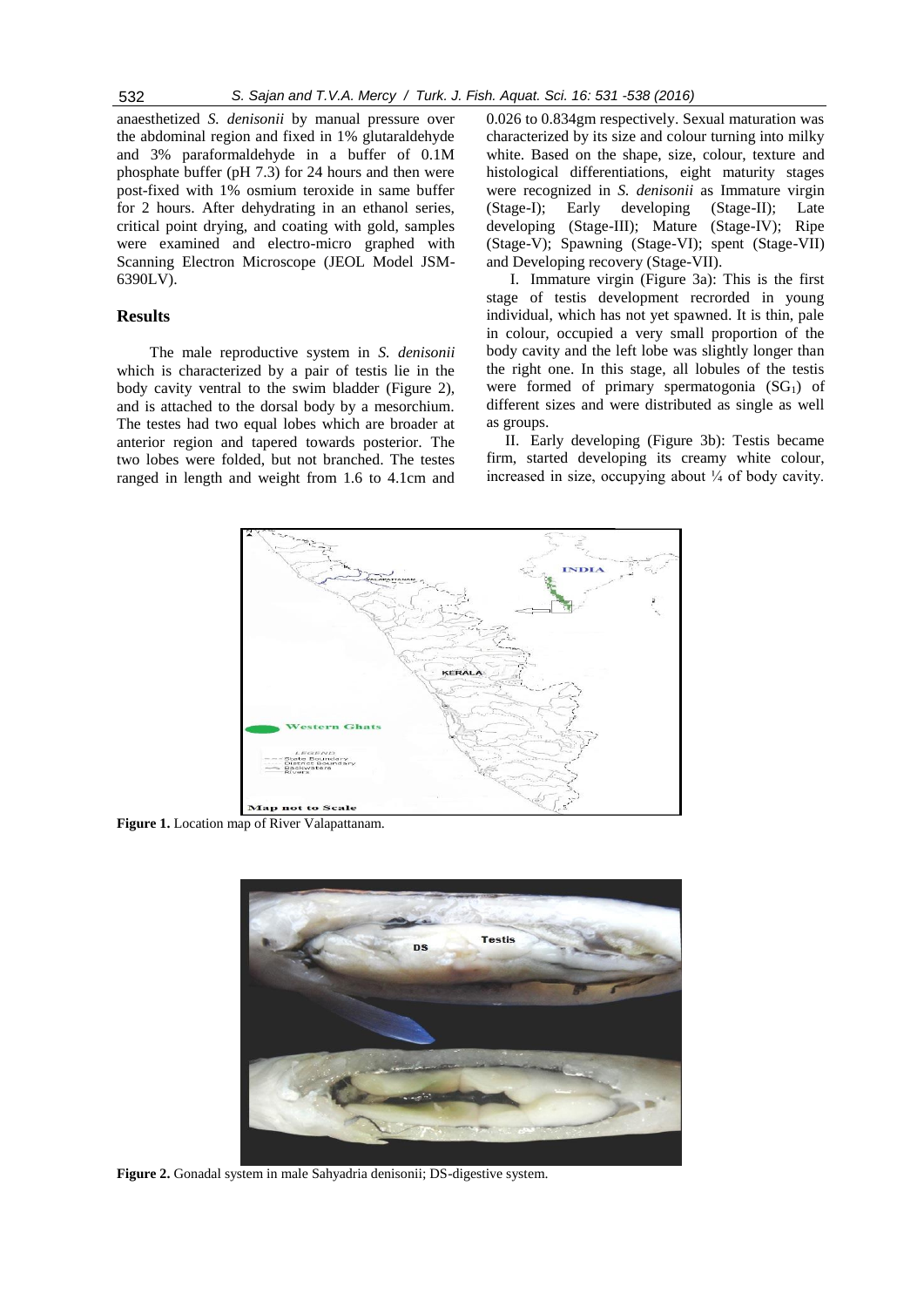It was broader at its anterior and tapered towards the posterior end. This stage exhibited active spermatogenesis, where spermatogenetic cells, including spermatogoniums (SGs) and primary spermatocytes  $(SC_1)$  were found.

III. Late developing Figure 3c): Testis became white, firm, occupied about  $\frac{1}{2}$  of the body cavity. This stage of maturation was characterized by the formation of lumen in the lobule. The secondary spermatocytes were predominant in this stage along with primary spermatocysts, spermatogoniums and a few spermatids.

IV. Mature (Figure 3d): Testis became creamy white, firm with irregular outer margin and occupied  $\frac{3}{4}$ of the body cavity. In this stage, spermatids were predominant than other spermatogenetic cells.

V. Ripe (Figure 3e): The testis became creamy white, soft lobed and reached their maximum size. Milt could be easily extruded upon exerting slight pressure on the belly. Testis contained abundant spermatozoa and spermatid in the outer portion of gonad and lobules were packed with spermatozoa. The spermatozoa were found nearer to the wall of the lobules and parachute shaped clumps were also noticed, where as those found in the lumen of the lobules became free. The spermatogonium, primary spermatocysts cells were less in number.

VI. Spawning (Figure 3f): The testis became very extensive, milky white in colour and milt could be easily extruded upon exerting slight pressure on the belly. Anterior portion of the testis lobe started to shrink due to discharge of milt.

VII. Spent (Figure 3g): Testis seemed to be dorsoventrally flattened, thin and dull white in colour. The wall of the lobules became very thick, blood cells were found scattered and some lobules contained residual sperms or not.

VIII. Developing recovery (Figure 3h): In this stage, the spent testis entered into the regeneration phase with well-defined seminiferous tubules with spermatogonia and spermatocytes. Anterior and

posterior region of testis were broadened, than the early developing stage (Stage-I).

The internal testicular structure of *S. denisonii*  was tubular type and intertubular stroma region contained loose connective tissue, blood capillaries and interstitial cells (Leyding cells). Active spermatogenesis was observed in *S. denisonii* and spermatogenesis occurred progressively during the annual reproductive cycle. Large amounts of spermatozoa were accumulated in the central system of ducts and after completion of spermatogenic process spermatozoa were released into the lumen.

Each spermatogonium in the testis passed through different stages of maturation to form spermatozoa (Figure 4). The lobules were filled with discrete nests of spermatogenetic cells in various stages of maturation and cell size became decreased gradually by the development from spermatogonia to spermatozoa (Figure 4). Six stages of maturation was recorded during spermatogenesis in *S. denisonii*,

1. Primary spermatogonia (SG1) (Figure 5.A,B): Spermatogonia were more or less spherical in shape and were distributed along the germinal epithelium. They could be found either as individual or as groups of cells.

2. Secondary spermatogonia  $(SG_2)$  (Figure 5.A,B): Secondary spermatogoniums were formed by the mitotic division of primary spermatogonia  $(SG<sub>1</sub>)$ and were found as clusters of cells with intensely stained nuclei and clear cell membrane. They were similar to primary spermatogonia, except in size and darker colour.

3. Primary spermatocytes  $(SC_1)$  (Figure 5.C): Secondary spermatogoniums were mitotically divided into primary spermatocytes and were smaller than secondary spermatogonia  $(SG_2)$  with reduced cytoplasm. Cytoplasm was stained faintly, while nucleus was purple with haematoxylin-eosin stains.

4. Secondary spermatocytes  $(SC_2)$  (Figure 5.C): Secondary spermatocytes were formed by the meiotic division of primary spermatocytes  $(SC_1)$ . They were



**Figure 3.** Testis maturity stages recognized in Sahyadria denisonii.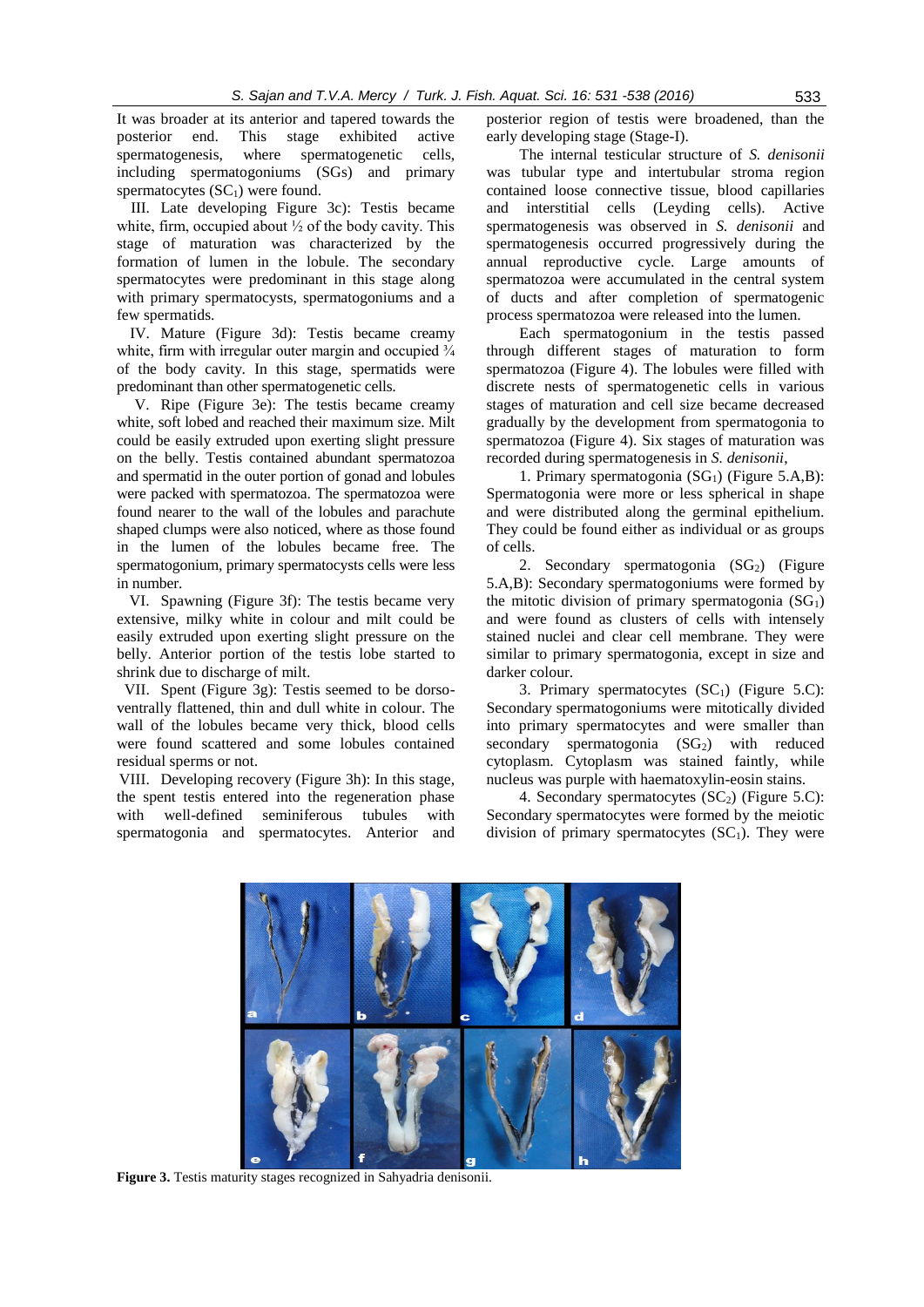smaller and darker than primary spermatocysts. Cytoplasm was less and nucleolus was no longer visible.

5. Spermatids (STs) (Figure 5.D): The spermatids (STs) were produced by the second meiotic division of the secondary spermatocysts  $(SC_2)$ . They were much smaller, compact, dark, dotlike structures and appeared as deeply stained with Haematoxylin-eosin. Spermatids were undergoing spermiogenesis to produce the spermatozoa.



**Figure 4.** Transverse section through testis showing, Spermatogonia (SG), Primary spermatocytes (SC1), Secondary spermatocytes (SC2), Spermatids (STs), Spermatozoa (SZ). H&E-40x.



**Figure 5.** Spermatogenesis in Sahyadria denisonii, Primary spermatogonia(SG1); secondary spermatogonia (SG2); Sertoli cells (S); Primary spermatocyst (SC1); Secondary spermatocyst (SC2); Spermatids (ST); Spermatozoa (SZ); Head (H); Flagellum (F). Figure. A-D (H&E, 40X) and Figure. E (H&E, 100X).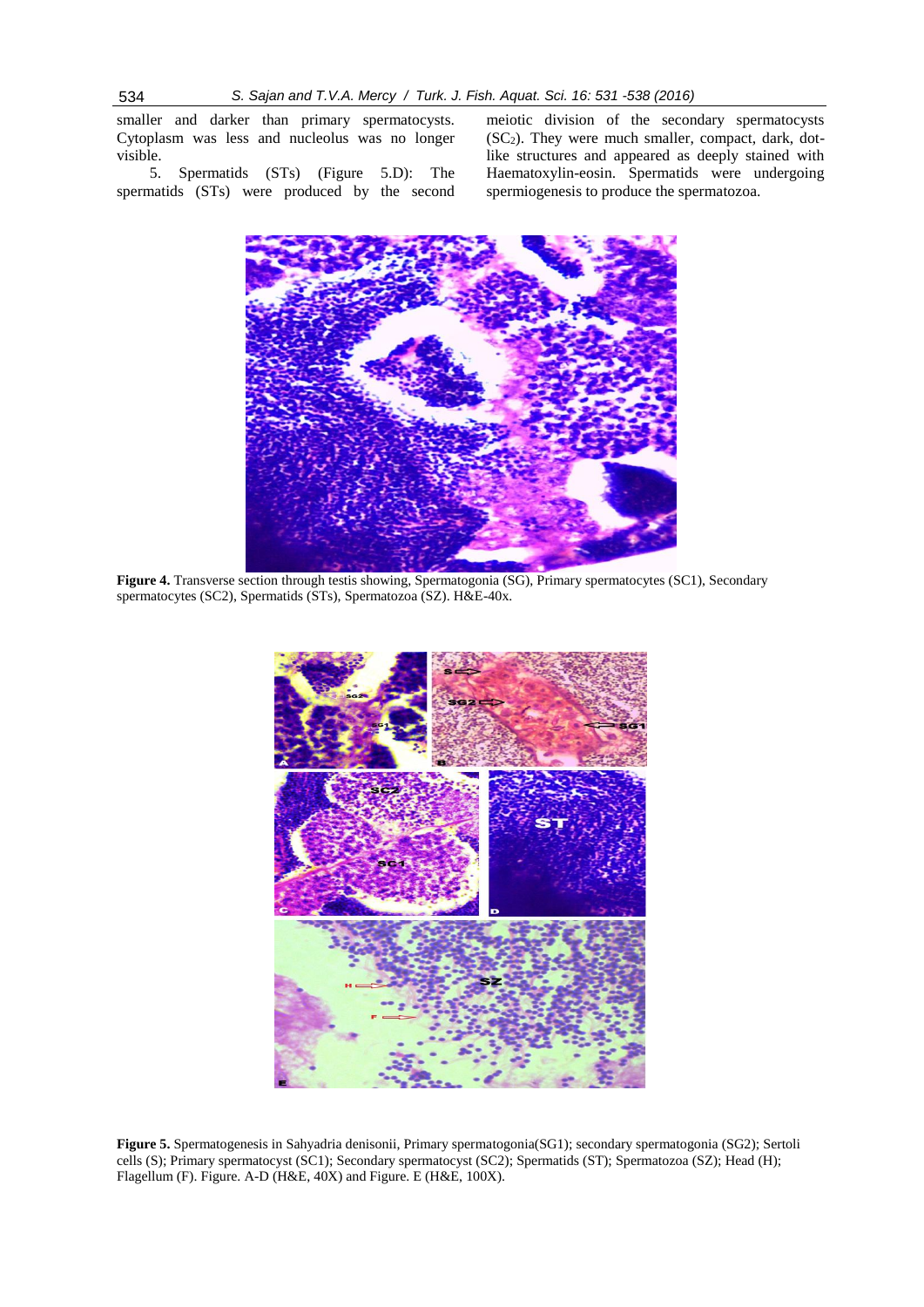6. Spermatozoa (SZ) (Figure 5.E): Spermatozoa were the smallest spermatogonic cells with distinct tail and darkly stained nucleus. A mature spermatozoon consisted of two regions, ovoid head with elongated flagellum. After completing spermiogenesis, spermatozoa were released into the lumen and in ripe males lumen was richly packed with mature spermatozoa.

Scanning electron microscopy was used to investigate the fine structure of the spermatozoa of *S. denisonii.* Spermatozoa of *S. denisonii* were tightly packed in the lumen of the lobules (Figure 6). Spermatozoa consisted of an ovoid head, short cone shaped mid-piece and a long cylindrical flagellum (Figure 7). Spermatozoa had no acrosome and are aqua-sperm type.

## **Discussion**

In general fish reproductive physiologists have placed more importance on the study of histological changes in female than male (Schulz *et al,* 2010).

Usually, gonad development was monitored on the basis of their macroscopic and microscopic appearance (Wang *et al.,* 2003; Martins *et al.,* 2012). Testis of numerous teleosts showed general structures with a paired testis is either fused along the entire length or completely separated or fused posteriorly (Selman and Wallace, 2005). The testis of *S. denisonii*  had two equal lobes with folded structure but not branched, similar to other cyprinid fishes (Al-Daham and Bahatti, 1979; Bardakci *et al.,* 2000). The testes of *S. denisonii* were united at the posterior region to become the spermatoduct as similar to freshwater fishes like as *Barbus tor* (Rai, 1965*); Labeo fimbriatus* (Bhatnagar, 1972); *Schizothorax richardsonii* (Bisht, 1974); *Horaglanis krishnani* (Mercy *et al.,* 1982); *Brachydanio rerio* (Selman *et al.,* 1993); *Barbus longiceps* (Stoumboudi *et al.,* 1993); *Labeo dussumieri* (Kurup, 1994); *Barbus scateri* (Encina and Granado-Lorencio, 1997); *Pethia conchonius* (Cek *et al.,* 2003); *Osteobrama bakerii* (Euphrasia, 2004); *Amblypharyngodon melettinus muriyadensis* (Teji, 2010); *Pethia pookodensis* (Augustine *et al.,* 2013) and



**Figure 6.** SEM photograph of ripe testis showing spermatozoa.



**Figure 7.** SEM iamge of spermatozoan showing Head (H), Middle piece (M) and Flagellum (F).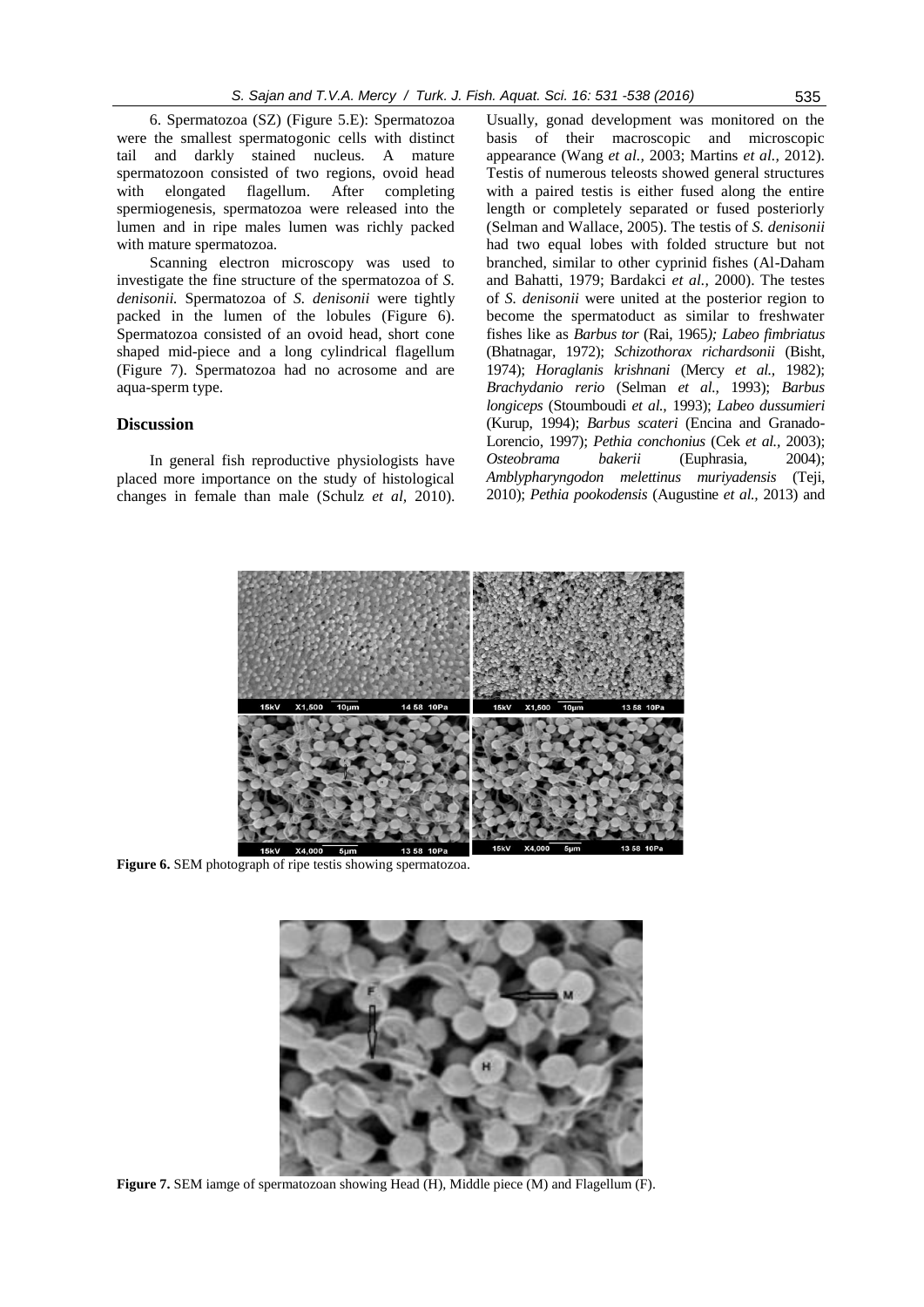*Chela fasciata* (Indira *et al.,* 2014).

The testis of *S*. *denisonii* was attached to the dorsal body wall and was covered with tunica albuginea. The protrusion of tunica albuginea into the testicular parenchyma completely divided it into numerous seminiferous lobules. This is a common pattern found in the family Cyprinidae (Koulish *et al*., 2002; Schulz *et al.,* 2010; Teji 2010; Montchowui *et al.,* 2012). Anatomical structure of testis in *S*. *denisonii*  was found to be similar to other cyprinids that have external fertilization (Grier, 1993; Parenti and Grier, 2004). Present study showed that *S. denisonii* had lobular unrestricted type of testis, in which seminiferous tubules were grouped into many cysts.

Generally, spermatogenesis process in freshwater fishes was classified into four to six stages of development, depending on the species and the choice of criteria used (Nagahama, 1983; Joshi and Joshi, 1989; West, 1990; Rutaisire *et al.,* 2003; Unver and Unver Saraydin, 2004; Montchowui *et al*., 2012). Six stages of spermatogenetic cells were identified in *S. denisonii* as primary spermatogonia (SG<sub>1</sub>),  $secondary$  spermatogonia  $(SG_2)$ , primary spermatocyte  $(SC_1)$ , secondary spermatocyte  $(SC_2)$ , spermatid (ST) and spermatozoa (SZ). Spermatogenesis in *S. denisonii* appeared to be similar to (Joshi and Joshi, 1989); *Osteobrama bakerii* (Euphrasia 2004); *Garra surendranadini* (Sunesh Thamby, 2009); *Amplypharyngodon melettinus muriyadensis* (Teji, 2010). In the present study it was observed that all stages of spermatogenetic cells were distributed asynchronously and this type of cell maturity resulted in the discharge of sperms intermittently during spawning period. It may be concluded that *S. denisonii* had a prolonged spawning season. However, the duration of spermatogenesis and level of testicular enlargement may vary with species as well as geographic location (West, 1990; Fraile *et al*., 1992; Rutaisire *et al.,* 2003; Schulz *et al*., 2010).

Spermatogenesis is a highly organized process, in which diploid spermatogonia got proliferated and differentiated in to mature spermatozoa (Schulz *et al*., 2010). In many tropical species, reproduction is a seasonal or cyclic event related to environmental signals (Billard and Breton, 1978; Nash, 1998). Sperm motility is initiated only when the milt is diluted with an activating medium such as freshwater, saline media, pH, or ovarian fluid (Scott and Baynes, 1980; Billard, 1986; Sajan *et al*., 2013), while Morisava and Morisava (1986) stated that spermatozoa acquire their motility when passing through the sperm duct. Spermatozoa within the seminiferous tubules are immotile and may lack fertilization capacity (Nagahama, 1983; Billard, 1986; Sajan *et al*., 2013).

In the present study, scanning electron microscopy (SEM) was used to examine the fine structure of spermatozoa of *S. denisonii.* Spermatozoa of *S. denisonii* were characterized by a head, a short

mid piece, flagellum similar to other cyprinids (Baccetti *et al.,* 1984). Generally, shape of the spermatozoan head, mid-piece and flagellum varied between teleosts (Mattei, 1991; Maricchiolo *et al*., 2004; Leal *et al.,* 2009). Spermatozoa *of Sahyadria denisonii* showed the typical organization of externally fertilizing fishes, as they have an ovoid nucleus, a small mid piece, and had no acrosome (Baccetti *et al*., 1984; Jamieson, 1991; Vergilio *et al*., 2012). The head of spermatozoa in fishes to family cyprinidae is usually spherical to ovoid in shape (Baccetti *et al*., 1984), spherical heads were recorded in *Esox lucius* (Rotheli *et al*., 1950) and *Carassius auratus* (Furbock *et al.,* 2009); ovoid in *Apogon imberbis* (Lahnsteiner and Patzner, 2008) and *Cyprinus carpio* and *Barbus barbus* (Furbock *et al.,* 2009), and banana-shaped in *Anguilla anguilla* (Todd, 1976). A short type mid piece was found in *S. denisonii* as common in teleosts with external fertilization (Nicander, 1970), rather than spermatozoa has a longer mid piece for internal fertilization (Jamieson, 1991).

Based on the presence or absence of acrosome, the spermatozoa of teleosts was categorized into acrosomal and anacrosomal type (Jamieson, 1991), *S. denisonii* had anacrosomal type of spermatozoa. This type of spermatozoa was also established by the presence of micropyle in the eggs of *S. denisonii* (Sajan, 2015). Micropyle is a channel structure through which an anacrosomal sperm can enter into the egg without proteolytic decomposition of the *zona pellucida* of the egg (Amanze and Iyvengar, 1990). The present study indicated the micropyle-dependent fertilization by which *S. denisonii* prevented the egg from polyspermy*.* Moreover, spermatozoa in fishes were classified into two forms as aqua-sperm and introsperm, according to external or internal mode of fertilization respectively (Jamieson, 1991). *S. denisonii* had anacrosomal and aqua-sperm type spermatozoa.

According to morphological and histological studies, it may be concluded that, *S. denisonii* had an extended spawning season. These descriptions are very important for a better understanding of reproductive biology, particularly of tropical fishes for which data remain scarce in the literature. This will also help in the development of captive breeding technology of this fish.

## **Acknowledgements**

Authors thank the authority, College of Fisheries, Kerala University of Fisheries and Ocean Studies, Ernakulam, India for providing the necessary facilities to carry out this work. Sajan. S, thanks the Government of Kerala for the doctoral research fellowship (Mahatma Gandhi University, Kottayam) during 2010-2013. The authors thank the Marine Products Export Development Authority for funding Project (2007-2010) on stock assessment and development of captive breeding technology of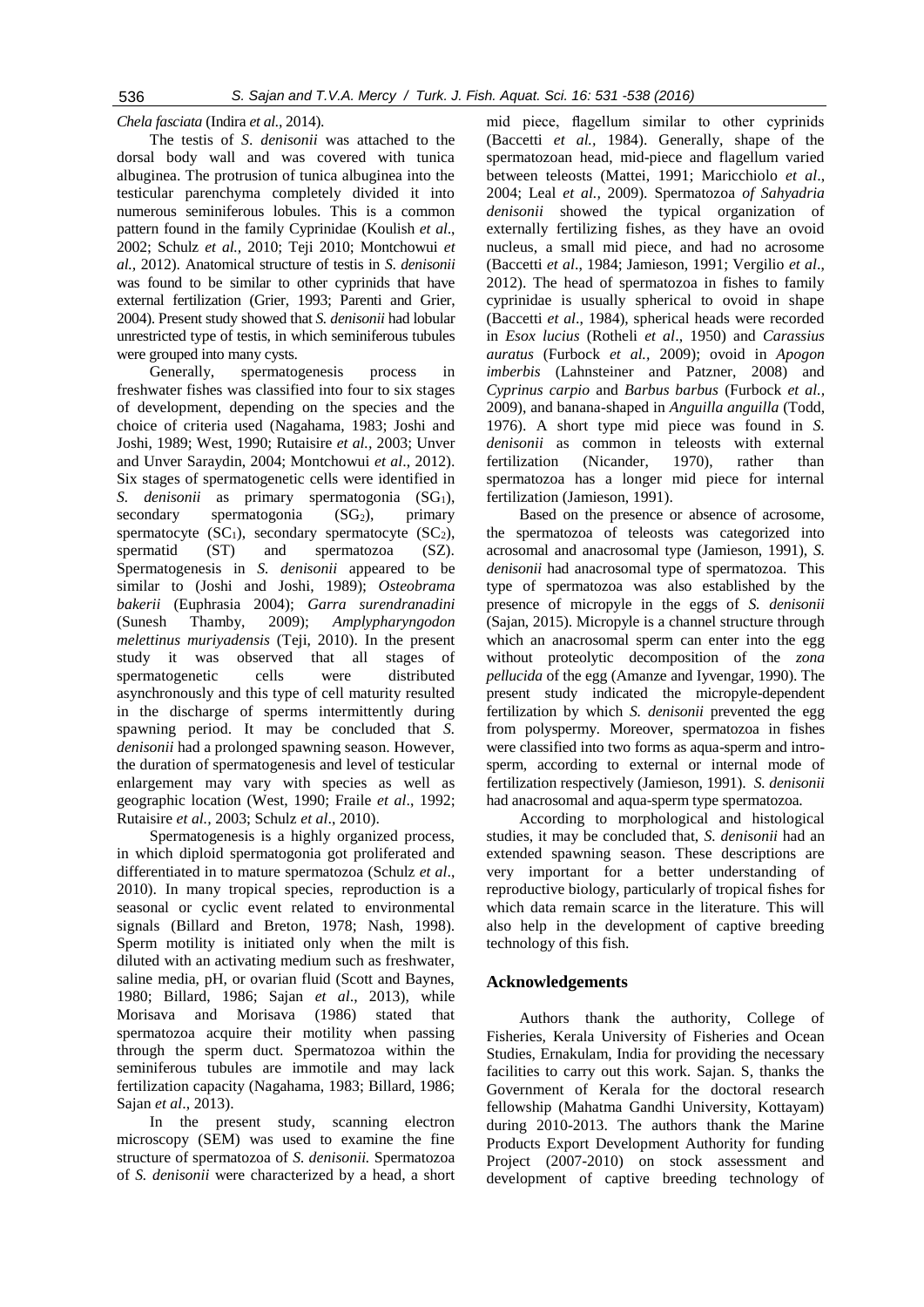*Sahyadria denisonii,* an endemic indigenous ornamental fish of Western Ghats of India.

## **References**

- Al-Daham, N.K. and Bahatti, N.M. 1979. Annual changes in the ovarian activity of the freshwater teleost, *Barbus luteus* (Heckal) from Southern Iraq. Journal of Fish Biology, 14: 381-387. DOI: 10.1111/j.1095- 8649.1979.tb03532.x
- Amanze, D. and Iyvengar, A. 1990. The micropyle: a sperm guidance system in teleost fertilization. Development, 109: 495-500.
- Augustine, P.A.S., Jose, T.M., Mercy, T.V.A., Jacob, E. and Nair, J.R*.* 2013. Reproductive biology of the endemic ornamental barb, *Puntius pookodensis* Anna Mercy and Eapen Jacob 2007, from the Western Ghats of India. Indian Journal of Fisheries, 59(2): 49-55.
- Baccetti, B., Burrini, A.G., Callaini, G., Gilbertini, G., Mazzini, M. and Zerunian, S. 1984. Fish germinal cells. I. Comparative spermatology of seven cyprinid species. Gamete Research, 10: 373-396. DOI: 10.1002/mrd.1120100405
- Bardakci, I., Ozansoy, U. and Koptage, E. 2000. A comparison of oogenesis under constant and fluctuating temperature in Doctor fish, *Garra rufa*  Heckel, 1843 (Teleostie: Cyprinidae). World Wide Web Journal of Biology, (5): 1-7.
- Bhatnagar, G.K. 1972. Maturity, fecundity, spawning season and certain related aspects of *Labeo fimbriatus* (Bloch) of River Narmada near Hosangabad. Journal of Inland Fish Society of India*,* 4: 26-37.
- Billard, R. and Breton, B. 1978. Rhythm of reproduction in teleost fish. In: Thorpe, J.E. (Eds.), *Rhythmic Activity of Fishes*. Academic Press, New York, 31-53
- Billard, R. 1986. Spermatogenesis and spermatology of some teleost fish species. Reproduction Nutrition and Development, 26: 877-920. DOI: 10.1051/rnd:19860601
- Billard, R., Fostier, A., Weil, C. and Breton, B. 1982. Endocrine control of spermatogenesis in teleost fish. Canadian Journal of Fisheries and Aquatic studies, 39: 65-79. 10.1139/f82-009
- Bisht, J.S. 1974. Seasonal histological changes in the testis of hill stream teleost, *Schizothorax richardsonii* (Gray/Hard). Acta Anatomica, 88: 398-410. DOI:10.1159/000144248
- Cek, S., Bromage, N., Randall, C. and Rana, K. 2001. Oogenesis, hepatosomatic and gonado somatic indexes and sex ratio in rosy barb (*Puntius conchonius*). Turkish Journal of Fisheries and Aquatic Science, 1: 33-41.
- El-Boray, K.R.M. 2001. Histological changes in the testes of the fish *Gerres oyena* (Forsskal, 1775) during the reproductive cycle in Suez bay, red sea, Egypt. Egypt Journal of Aquatic Biology and Fisheries, 5(2): 83-93.
- Encina, L. and Granado-Lorencio, C. 1997. Seasonal changes in condition, nutrition, gonad maturation energy content in barbel, *Barbus sclateri*, inhabiting a fluctuating river. Environmental Biology of Fishes, 50(1): 75-84. 10.1023/A:1007381414397
- Euphrasia, C.J. 2004. Bionomics, resource characteristics and distribution of the threatened freshwater fishes of Kerala. Ph.D. Thesis, Cochin University of Science and Technology, Kerala, 334.

Fairbridge, W.S. 1951. The New South Wales tiger

flathead, *Neoplatycephalus macrodon* (Ogilby). Biology and age determination. Australian Journal of marine and Freshwater Research, 2: 117-178. Doi:10.1071/MF9510117

- Fraile, B., Saez, C.A., Vicentini, F.J., De Miguel, M.P. and Paniagua, R. 1992. The testicular cycle of *Gambusia affinis holbrooki* (Teleostei: Poeciliidae). Journal of Zoology London, 228: 115-26.
- Furbock, S., Lahnsteiner, F. and Patzner, R.A. 2009. A fine structural review on the spermatozoa of Cyprinidae with attention to their phylogenetic implications. Histology and Histopathology, 24: 1234-1244.
- Grier, H.J. 1993. Comparative organization of Sertoli cells including the Sertoli cell barrier. In L. D. Russell, and M. D. Griswold (eds.), The Sertoli cell, pp. 704-730. Cache River Press, Clearwater, Florida.
- Indira, D., Mercy, T.V.A. and Nair*,* J.R. 2014. Reproductive biology of *Chela fasciata* Silas- an endemic ornamental barb of the Western Ghats of India. Indian Journal of Fisheries, 60(4): 41-45.
- Jamieson, B.G.M. 1991. Fish Evolution and Systematics: Evidence from Spermatozoa. Cambridge University Press. Cambridge. p. 319.
- Joshi, K.D. and Joshi, P.C. 1989. Seasonal cycle of testicular maturation and interstitial cell activity in the hill-stream teleost, *Puntius dukai* (Day). Indian Journal of Fisheries, 36(1): 58-64.
- Koulish, S., Kramer, C.R. and Grier, H.J. 2002. Organization of the male gonad in a protogynous fish, *Thalassoma bifasciatum* (Teleostei: Labridae). Journal of Morphology, 254: DOI: 10.1002/jmor.10037
- Kurup, B.M. 1994. Maturation and spawning of an indigenous carp *Labeo dussumieri* (Val.) in the river Pamba. Journal of Aquaculture in Tropics, 9: 119- 132.
- Lahnsteiner, F. and Patzner, R.A. 2008. Fish spermatology: Sperm morphology and ultrastructure in fish. In: Alavi, S.M.H., Cosson, J., Coward, K. and Afiee, G. (Eds). Alpha Science International Ltd. Oxford. UK. 1-61.
- Leal, M.C., Cardoso, E.R., Nobrega, R.H., Batlouni, S.R., Bogerd, J., Franca, L.R. and Schulz, R.W. 2009. Histological and stereological evaluation of zebrafish (*Danio rerio*) Spermatogenesis with an emphasis on spermatogonial generations. Biology of Reproduction. doi:10.1095/biolreprod.109.076299.
- Magalhaes, A.L.B., Andrade, R.F., Gomes, B.V.C., Perini, V.R., Rizzo, E. and Bazzoli, N. 2011. Ultrastructure of the semicystic spermatogenesis in the South American freshwater characid *Hemigrammus marginatus* (Teleostei, Characiformes). Journal of Applied Ichthyology, 27: 1041-1046. DOI: 10.1111/j.1439-0426.2011.01747.x
- Maricchiolo, G., Genovese, L., Laura, R., Micale, V. and Mugila, U. 2004. Fine structure of spermatozoa in the common pandora (*Pagellus erythrinus* Linnaeus, 1758) (Perciformes, Sparidae). Histology and Histopathology, 19: 1237-1240.
- Martins, Y.S., Arantes, F.P., Sato, Y., Dos Santos, J.E., Rizzo, E. and Bazzoli, N. 2012. Comparative analysis of gonadal morphology in six fish species of the *Incertae Sedis* genera in Characidae of occurrence in the Sao Francisco River Basin, Brazil. Acta Zoologica (Stockholm), 93: 48–56. DOI: 10.1111/j.1463- 6395.2010.00478.x
- Mattei, X. 1991. Spermatozoon ultrastructure and its